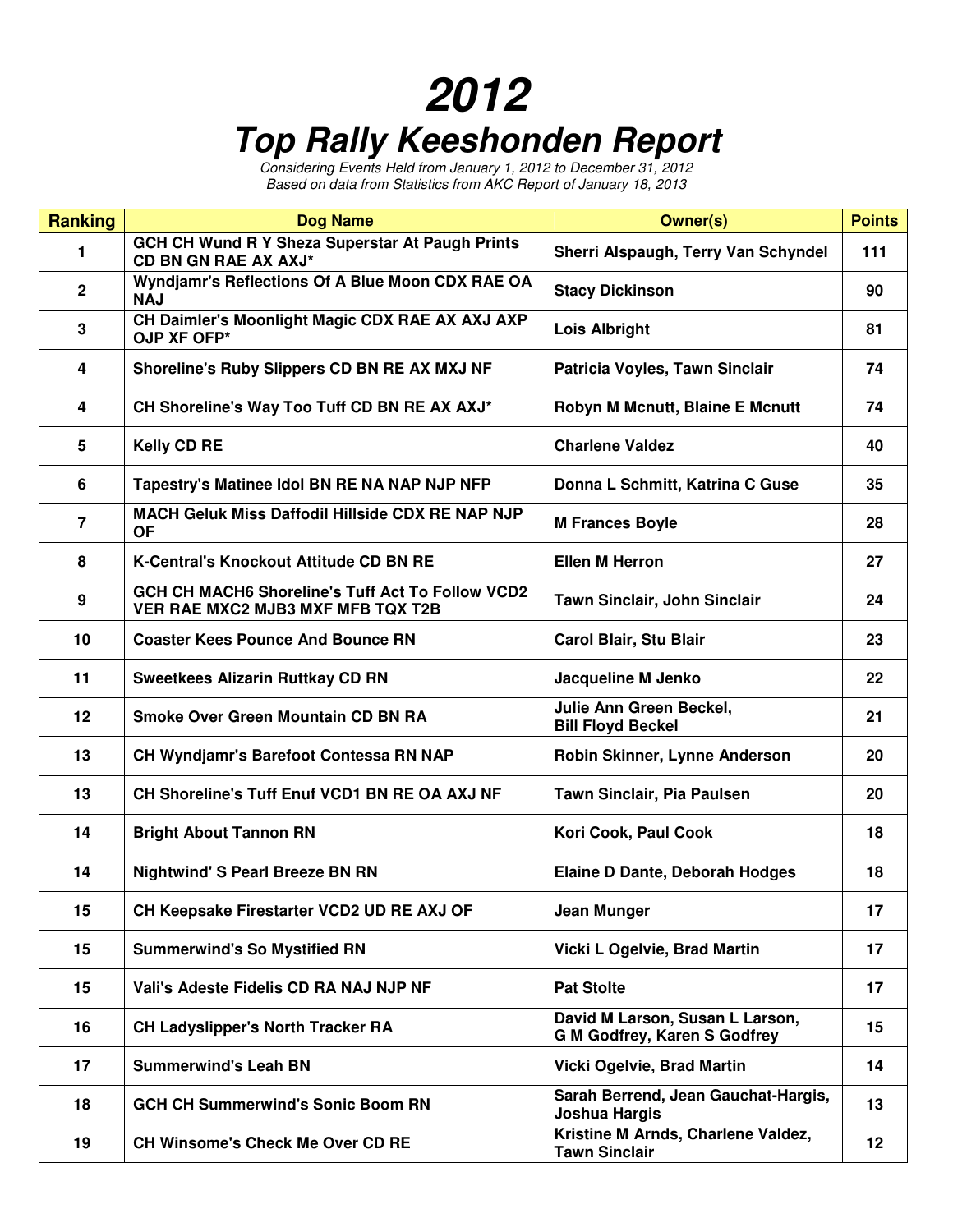| 19 | Rainkees Sweeterned By Shamrock RN MX MXJ OF                      | Sue Ritchie, Christine D Maxfield                                                        | 12             |
|----|-------------------------------------------------------------------|------------------------------------------------------------------------------------------|----------------|
| 20 | <b>Clingmey Keeshond Garden's Kayah RN</b>                        | Cyndi Clingerman                                                                         | 11             |
| 20 | <b>CH Wyndjamr's Storm Front RN</b>                               | <b>Richard Ward, Mary Ward</b>                                                           | 11             |
| 21 | Kemont's Tip Me Over RN OA AXJ NF                                 | <b>Jan Corrington</b>                                                                    | 10             |
| 22 | <b>GCH CH Kan Du's Peppermints CD BN RN</b>                       | Barbara Brown, Leri Hanson                                                               | 9              |
| 23 | <b>Nightwind's Dancing Dutchman BN RN</b>                         | <b>Elaine Dante</b>                                                                      | 8              |
| 23 | <b>CH Kidkees Island Guru RE</b>                                  | Nancy Baggott, Robert Johnson,<br><b>Kathy Gray</b>                                      | 8              |
| 23 | Vandys Quick Silver CD RE OA OAJ NF                               | <b>E Constance Miller</b>                                                                | 8              |
| 24 | <b>CH Glimlach's Gitan RN</b>                                     | <b>Joanne Slaney</b>                                                                     | $\overline{7}$ |
| 24 | <b>CH Cinderlad Barefoot In The Park RN OAJ NF</b>                | <b>Leslie Meyn</b>                                                                       | $\overline{7}$ |
| 24 | <b>CH Covenants Wolf Kees Firestorm RE NAJ NF</b>                 | Jennifer Rother, Anita Houchins                                                          | $\overline{7}$ |
| 24 | Masada Spinnakee's Silver Lexus CD                                | <b>Karen Mcnerney</b>                                                                    | $\overline{7}$ |
| 25 | Kameo's Kammy Kupkake RN                                          | <b>Katharine Patterson</b>                                                               | 6              |
| 25 | <b>CH Kemont's Grand Prize BN RA</b>                              | Gail Ann Gradowski,<br><b>Michael Joseph Dix</b>                                         | 6              |
| 25 | <b>Linh's Little Tanuki Peters RE</b>                             | <b>Linh Peters, Alex Peters</b>                                                          | 6              |
| 26 | Kidkees Take A Chance On Me                                       | Nancy Baggott, Robert L Johnson,<br><b>Kathy Gray</b>                                    | 5              |
| 26 | <b>Sun-Kiss Ulrika RN</b>                                         | Kathleen Bloden, Chester Bloden,<br>Donna Williams, Ernest Williams                      | 5              |
| 26 | Kameo's Handiwork Of Chumani RA THD                               | <b>Katharine Patterson</b>                                                               | 5              |
| 26 | <b>CH Kimar T Goldcard Peters RE</b>                              | Alexander Peters, Kimberly Wallace-<br><b>Schall, Linh Peters</b>                        | 5              |
| 26 | <b>Covenants Jeweled Sierra RE AX MXJ NF</b>                      | Karen Roberts, Anita Houchins                                                            | 5              |
| 27 | CH Shoreline's Ready T'Winsome RN MX MXS MXJ<br><b>MJB2 NF</b>    | Kristine M Arnds, Tawn Sinclair                                                          | 4              |
| 27 | Carr Kees Rick's Roosevelt CDX RE AX AXJ NAP OJP<br><b>NF NFP</b> | <b>Pat Stolte</b>                                                                        | 4              |
| 28 | <b>Kidkees Make No Mistake</b>                                    | <b>Kathy Gray</b>                                                                        | 3              |
| 28 | <b>Sun-Kiss Xandra BN RA</b>                                      | Kathleen A Bloden,<br><b>Chester F Bloden, Donna Williams,</b><br><b>Ernest Williams</b> | 3              |
| 29 | CH Daimler Wynwood Rhythm N Blues CD BN RE NA<br><b>NAJ</b>       | Lois Albright                                                                            | $\overline{2}$ |
| 29 | Wild Winds Blue Yonder CD RE NA NAJ NF                            | Rachel McDougall-Smith,<br><b>Brandon J Smith</b>                                        | $\mathbf{2}$   |
| 29 | Neela CD RA NA NAJ MXP MJP OFP                                    | <b>Allison Nagel</b>                                                                     | $\mathbf{2}$   |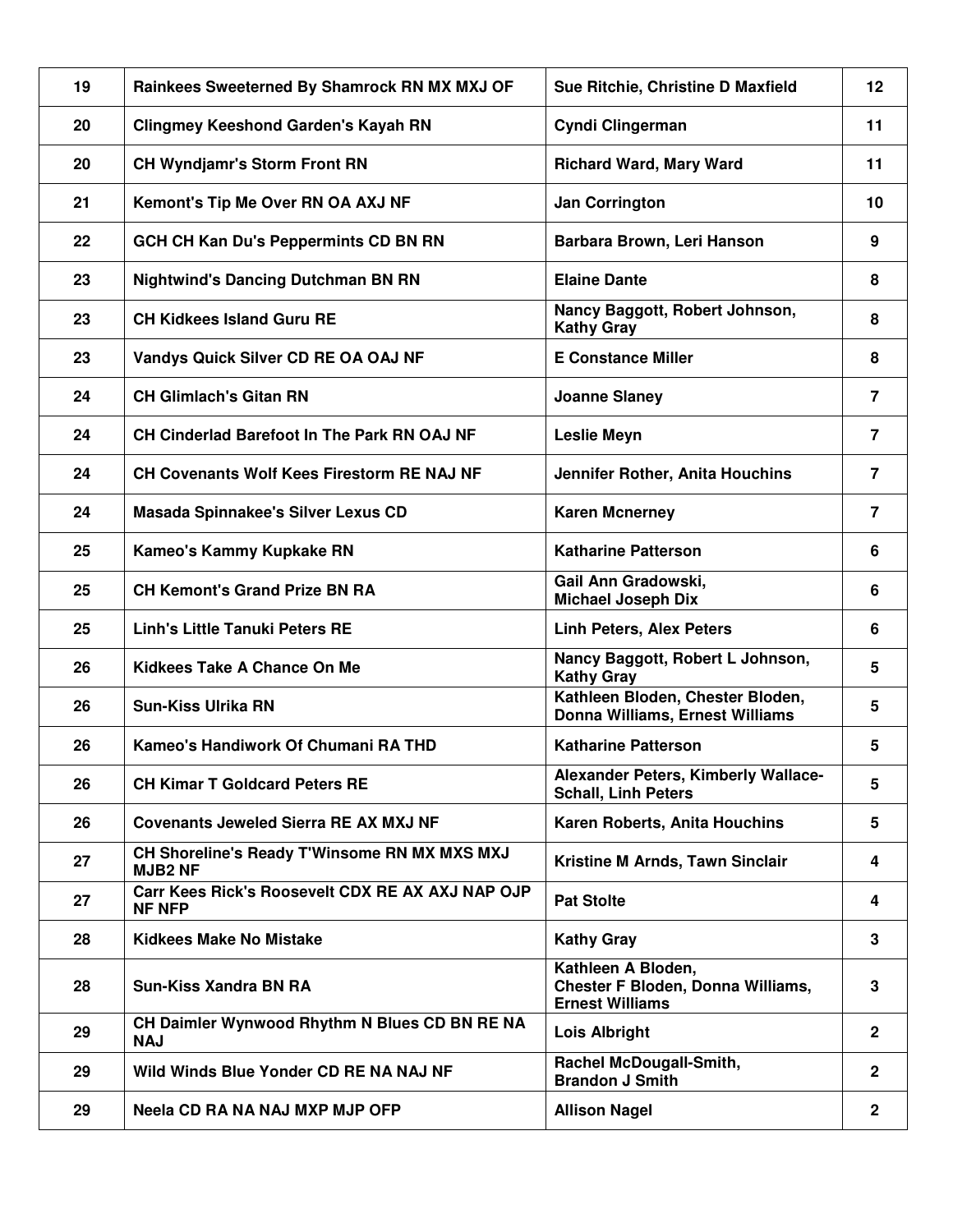| 29 | Kandea CDX GN RE                          | <b>Amber Streicher</b>                                |  |
|----|-------------------------------------------|-------------------------------------------------------|--|
| 30 | <b>CH Summerwind's Smok'ln Jet Stream</b> | Jean Gauchat-Hargis,<br>Deborah Hoppin, Joshua Hargis |  |
| 30 | <b>CH Kidkees Extra Credit RN NAJ</b>     | <b>Kathy Gray</b>                                     |  |

**Points are calculated using the Blanche Saunders System: First Place = 7 Points Second Place = 6 Points Third Place = 5 Points Fourth Place = 4 Points Qualifying Score = 1 Point** 

**(1 Point for a Qualify Score is included in points for First thru Fourth place)** 

**\*10 additional point for first place in both Advanced B and Excellent B in the same trial.** 

## **Top Rally Keeshonden Report By Class**

|                | <b>RALLY NOVICE A</b>                        |                                   |               |
|----------------|----------------------------------------------|-----------------------------------|---------------|
| Ranking        | Dog Name                                     | <b>Owners</b>                     | <b>Points</b> |
|                | <b>Coaster Kees Pounce And Bounce RN</b>     | <b>Carol Blair, Stu Blair</b>     | 23            |
| $\overline{2}$ | <b>Summerwind's So Mystified RN</b>          | Vicki L Ogelvie, Brad Martin      | 17            |
| 3              | <b>Summerwind's Leah BN</b>                  | <b>Vicki Ogelvie, Brad Martin</b> | 14            |
| 4              | Rainkees Sweeterned By Shamrock RN MX MXJ OF | Sue Ritchie, Christine D Maxfield | 12            |
| 5              | <b>CH Wyndjamr's Storm Front RN</b>          | <b>Richard Ward, Mary Ward</b>    | 11            |
| 6              | <b>CH Glimlach's Gitan RN</b>                | Joanne Slaney                     |               |

|                | <b>RALLY NOVICE B</b>                         |                                                      |               |
|----------------|-----------------------------------------------|------------------------------------------------------|---------------|
| <b>Ranking</b> | Dog Name                                      | <b>Owners</b>                                        | <b>Points</b> |
|                | <b>Sweetkees Alizarin Ruttkay CD RN</b>       | Jacqueline M Jenko                                   | 22            |
| $\overline{2}$ | <b>CH Wyndjamr's Barefoot Contessa RN NAP</b> | Robin Skinner, Lynne Anderson                        | 20            |
| 3              | <b>Nightwind' S Pearl Breeze BN RN</b>        | Elaine D Dante, Deborah Hodges                       | 18            |
| 3              | <b>Bright About Tannon RN</b>                 | Kori Cook, Paul Cook                                 | 18            |
| 4              | Smoke Over Green Mountain CD BN RN            | Julie Ann Green Beckel,<br><b>Bill Floyd Beckel</b>  | 14            |
| 5              | <b>GCH CH Summerwind's Sonic Boom RN</b>      | Sarah Berrend, Jean Gauchat-Hargis,<br>Joshua Hargis | 13            |
| 6              | <b>K-Central's Knockout Attitude CD BN RA</b> | <b>Ellen M Herron</b>                                | 12            |
| 7              | <b>Clingmey Keeshond Garden's Kayah RN</b>    | Cyndi Clingerman                                     | 11            |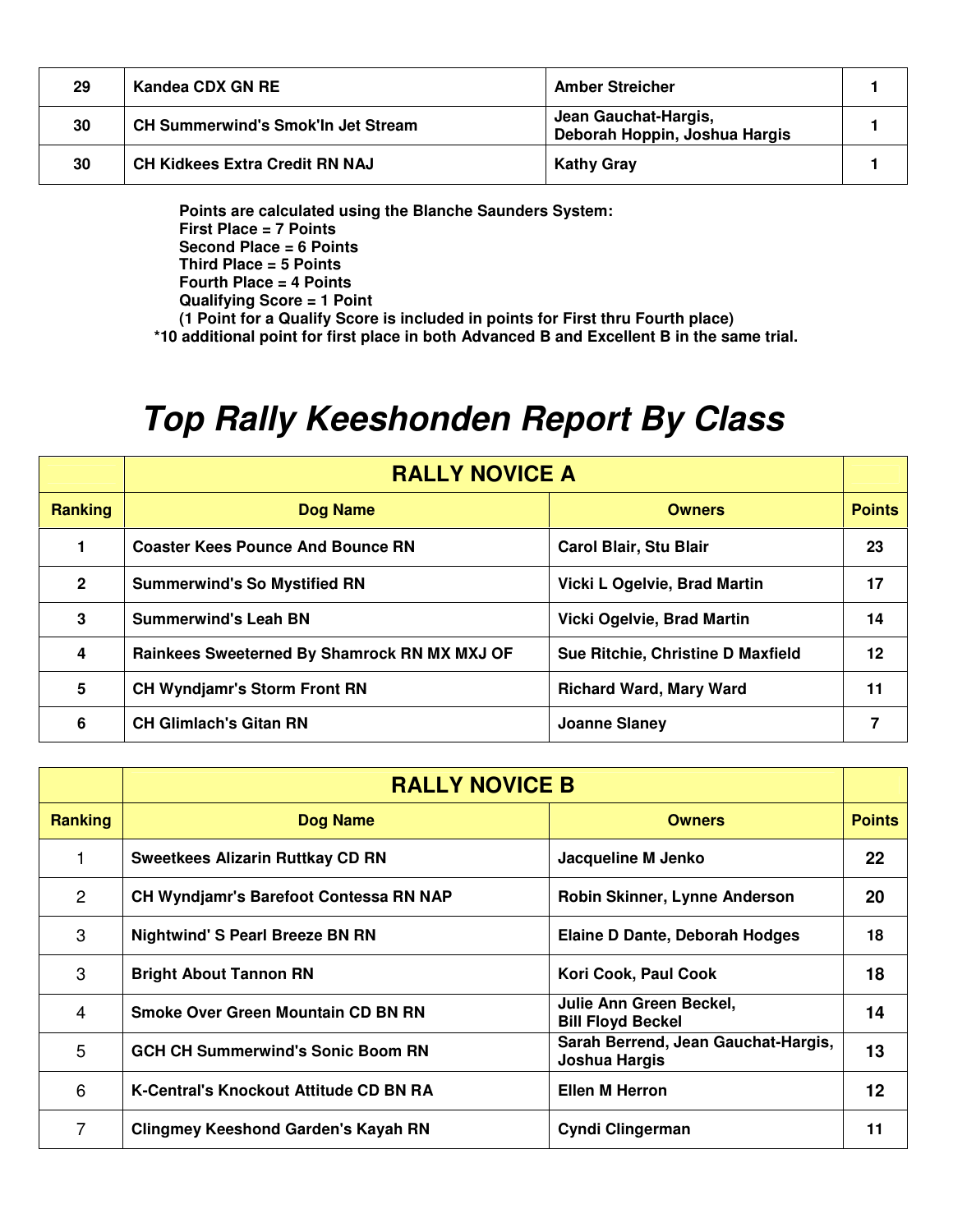| 8               | <b>Kemont's Tip Me Over RN OA AXJ NF</b>                       | <b>Jan Corrington</b>                                               | 10 |
|-----------------|----------------------------------------------------------------|---------------------------------------------------------------------|----|
| 9               | <b>Nightwind's Dancing Dutchman BN RN</b>                      | <b>Elaine Dante</b>                                                 | 8  |
| 10 <sup>1</sup> | Masada Spinnakee's Silver Lexus CD                             | <b>Karen Mcnerney</b>                                               | 7  |
| 11              | Kameo's Kammy Kupkake RN                                       | <b>Katharine Patterson</b>                                          | 6  |
| 12 <sup>2</sup> | <b>Sun-Kiss Ulrika RN</b>                                      | Kathleen Bloden, Chester Bloden,<br>Donna Williams, Ernest Williams | 5  |
| 12 <sup>°</sup> | Kidkees Take A Chance On Me                                    | Nancy Baggott, Robert L Johnson,<br><b>Kathy Gray</b>               | 5  |
| 13              | CH Shoreline's Ready T'Winsome RN MX MXS MXJ<br><b>MJB2 NF</b> | Kristine M Arnds, Tawn Sinclair                                     | 4  |
| 14              | <b>CH Cinderlad Barefoot In The Park RN OAJ NF</b>             | Leslie Meyn, Patricia Tocalis                                       | 3  |
| 14              | Kidkees Make No Mistake                                        | <b>Kathy Gray</b>                                                   | 3  |
| 15              | <b>CH Summerwind's Smok'ln Jet Stream</b>                      | Jean Gauchat-Hargis,<br>Deborah Hoppin, Joshua Hargis               |    |

|                | <b>RALLY ADVANCED A</b>                     |                                                                        |               |
|----------------|---------------------------------------------|------------------------------------------------------------------------|---------------|
| Ranking        | Dog Name                                    | <b>Owners</b>                                                          | <b>Points</b> |
|                | <b>CH Ladyslipper's North Tracker RA</b>    | David M Larson, Susan L Larson,<br><b>G M Godfrey, Karen S Godfrey</b> | 15            |
| $\overline{2}$ | CH Cinderlad Barefoot In The Park RN OAJ NF | <b>Leslie Meyn</b>                                                     | 4             |
| 3              | <b>CH Kidkees Extra Credit RN NAJ</b>       | <b>Kathy Gray</b>                                                      |               |

|                | <b>RALLY ADVANCED B</b>                                                               |                                        |                   |
|----------------|---------------------------------------------------------------------------------------|----------------------------------------|-------------------|
| <b>Ranking</b> | <b>Dog Name</b>                                                                       | <b>Owners</b>                          | <b>Point</b><br>s |
| 1              | <b>GCH CH Wund R Y Sheza Superstar At Paugh Prints</b><br>CD BN GN RAE AX AXJ         | Sherri Alspaugh, Terry Van Schyndel    | 57                |
| $\mathbf{2}$   | Wyndjamr's Reflections Of A Blue Moon CDX RAE OA<br><b>NAJ</b>                        | <b>Stacy Dickinson</b>                 | 49                |
| 3              | CH Daimler's Moonlight Magic CDX RAE AX AXJ AXP<br><b>OJP XF OFP</b>                  | <b>Lois Albright</b>                   | 36                |
| 4              | Shoreline's Ruby Slippers CD BN RE AX MXJ NF                                          | Patricia Voyles, Tawn Sinclair         | 29                |
| 5              | CH Shoreline's Way Too Tuff CD BN RE AX AXJ                                           | <b>Robyn M Mcnutt, Blaine E Mcnutt</b> | 18                |
| 5              | Tapestry's Matinee Idol BN RE NA NAP NJP NFP                                          | Donna L Schmitt, Katrina C Guse        | 18                |
| 6              | <b>Kelly CD RE</b>                                                                    | <b>Charlene Valdez</b>                 | 17                |
| $\overline{7}$ | <b>MACH Geluk Miss Daffodil Hillside CDX RE NAP NJP</b><br><b>OF</b>                  | <b>M Frances Boyle</b>                 | 15                |
| 8              | GCH CH MACH6 Shoreline's Tuff Act To Follow VCD2<br>VER RAE MXC2 MJB3 MXF MFB TQX T2B | <b>Tawn Sinclair, John Sinclair</b>    | 14                |
| 9              | Vali's Adeste Fidelis CD RA NAJ NF                                                    | <b>Pat Stolte</b>                      | 10                |
| 10             | <b>GCH CH Kan Du's Peppermints CD BN RN</b>                                           | Barbara Brown, Leri Hanson             | 9                 |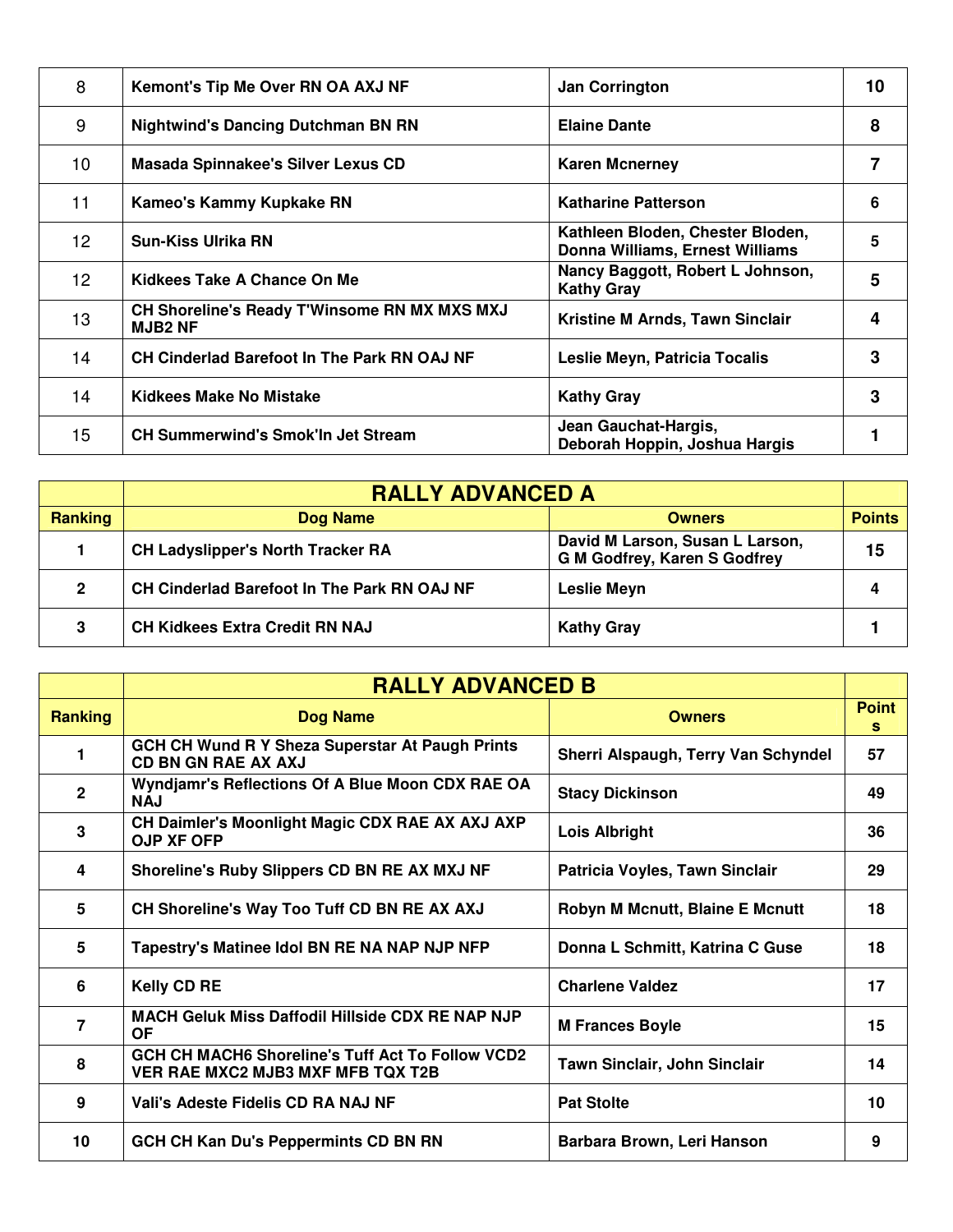| 11      | CH Keepsake Firestarter VCD2 UD RE AXJ OF                   | Jean Munger                                                                              | 8            |
|---------|-------------------------------------------------------------|------------------------------------------------------------------------------------------|--------------|
| $12 \,$ | <b>CH Kemont's Grand Prize BN RA</b>                        | Gail Ann Gradowski,<br><b>Michael Joseph Dix</b>                                         | 6            |
| $12 \,$ | <b>CH Winsome's Check Me Over CD RE</b>                     | Kristine M Arnds, Charlene Valdez,<br><b>Tawn Sinclair</b>                               | 6            |
| 13      | CH Shoreline's Tuff Enuf VCD1 BN RE OA AXJ NF               | <b>Tawn Sinclair, Pia Paulsen</b>                                                        | 5            |
| 13      | Kameo's Handiwork Of Chumani RA THD                         | <b>Katharine Patterson</b>                                                               | 5            |
| 14      | Smoke Over Green Mountain CD BN RA                          | Julie Ann Green Beckel,<br><b>Bill Floyd Beckel</b>                                      | 3            |
| 14      | K-Central's Knockout Attitude CD BN RA                      | <b>Ellen M Herron</b>                                                                    | 3            |
| 14      | <b>Sun-Kiss Xandra BN RA</b>                                | Kathleen A Bloden,<br><b>Chester F Bloden, Donna Williams,</b><br><b>Ernest Williams</b> | 3            |
| 15      | <b>CH Kidkees Island Guru RE</b>                            | Nancy Baggott, Robert Johnson,<br><b>Kathy Gray</b>                                      | $\mathbf{2}$ |
| 15      | <b>Covenants Jeweled Sierra RE AX MXJ NF</b>                | Karen Roberts, Anita Houchins                                                            | $\mathbf{2}$ |
| 15      | Neela CD RA NA NAJ MXP MJP OFP                              | <b>Allison Nagel</b>                                                                     | $\mathbf{2}$ |
| 16      | CH Daimler Wynwood Rhythm N Blues CD BN RE NA<br><b>NAJ</b> | Lois Albright                                                                            |              |

|                | <b>RALLY EXCELLENT A</b>                          |                                                                   |               |
|----------------|---------------------------------------------------|-------------------------------------------------------------------|---------------|
| <b>Ranking</b> | <b>Dog Name</b>                                   | <b>Owners</b>                                                     | <b>Points</b> |
|                | <b>Kelly CD RE</b>                                | <b>Charlene Valdez</b>                                            | 8             |
| $\mathbf{2}$   | <b>CH Covenants Wolf Kees Firestorm RE NAJ NF</b> | Jennifer Rother, Anita Houchins                                   |               |
| 2              | Vandys Quick Silver CD RE OA OAJ                  | <b>E Constance Miller</b>                                         |               |
| 3              | <b>Linh's Little Tanuki Peters RE</b>             | <b>Linh Peters, Alex Peters</b>                                   | 6             |
| 4              | <b>CH Kimar T Goldcard Peters RE</b>              | Alexander Peters, Kimberly Wallace-<br><b>Schall, Linh Peters</b> |               |

|                | <b>RALLY EXCELLENT B</b>                                                             |                                        |               |
|----------------|--------------------------------------------------------------------------------------|----------------------------------------|---------------|
| <b>Ranking</b> | Dog Name                                                                             | <b>Owners</b>                          | <b>Points</b> |
|                | CH Shoreline's Way Too Tuff CD BN RE AX AXJ*                                         | <b>Robyn M Mcnutt, Blaine E Mcnutt</b> | 56            |
| $\overline{2}$ | Shoreline's Ruby Slippers CD BN RE AX MXJ NF                                         | Patricia Voyles, Tawn Sinclair         | 45            |
| 3              | <b>GCH CH Wund R Y Sheza Superstar At Paugh Prints</b><br><b>CD BN GN RAE AX AXJ</b> | Sherri Alspaugh, Terry Van Schyndel    | 44            |
| 4              | Wyndjamr's Reflections Of A Blue Moon CDX RAE OA<br><b>NAJ</b>                       | <b>Stacy Dickinson</b>                 | 41            |
| 5              | CH Daimler's Moonlight Magic CDX RAE AX AXJ AXP<br><b>OJP XF OFP</b>                 | <b>Lois Albright</b>                   | 35            |